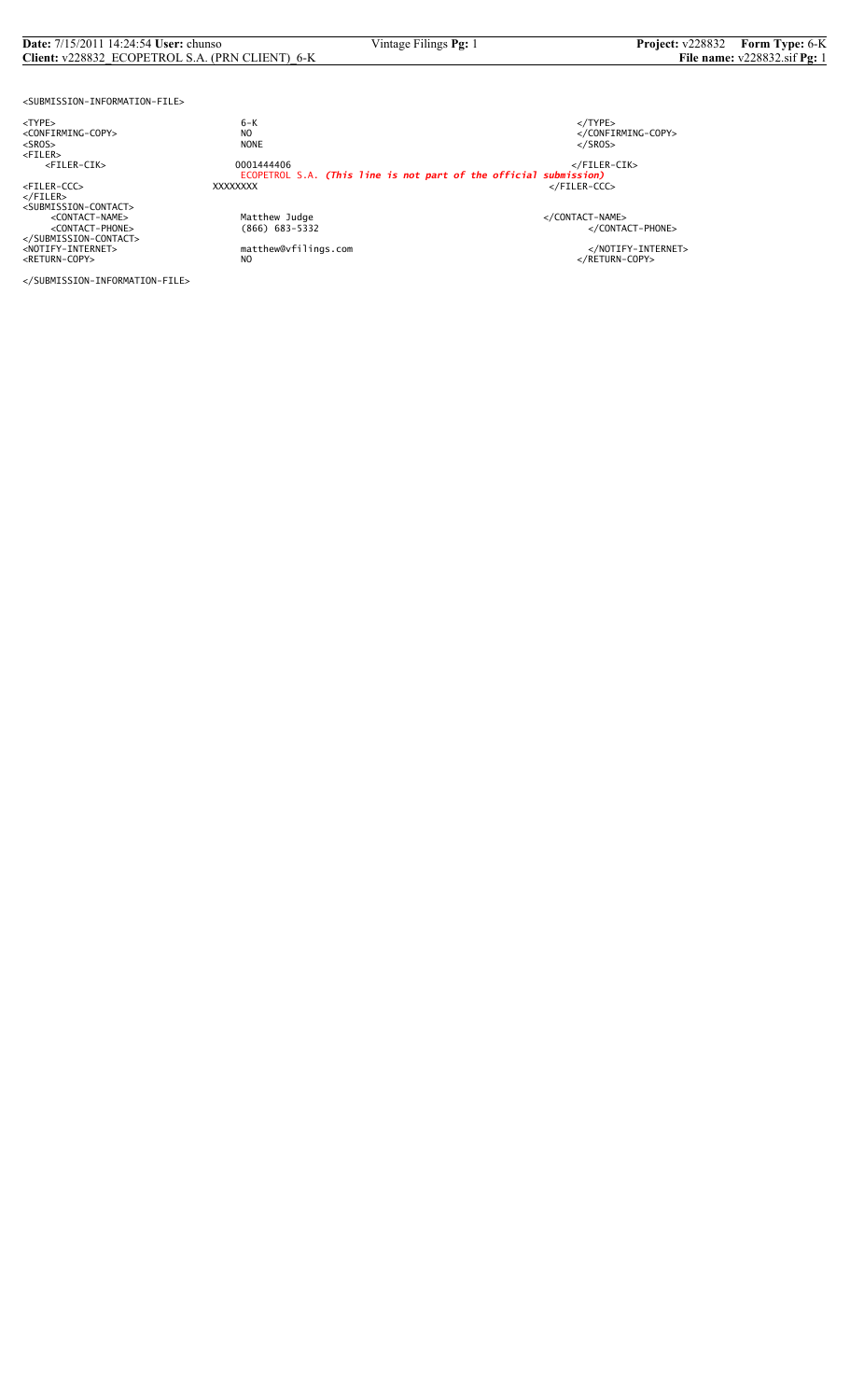### **SECURITIES AND EXCHANGE COMMISSION Washington, D.C. 20549**

 $\overline{a}$ 

 $\overline{a}$ 

 $\overline{a}$ 

## **FORM 6-K REPORT OF FOREIGN PRIVATE ISSUER PURSUANT TO RULE 13a-16 OR 15d-16 OF THE SECURITIES EXCHANGE ACT OF 1934**

July 2011

Commission File Number: 333-153452

**ECOPETROL S.A.**

*(Exact name of registrant as specified in its Charter)*  $\overline{a}$ 

Carrera 7 No. 37 – 69 BOGOTA – COLOMBIA *(Address of registrant's principal executive offices)*

 $\overline{a}$ 

Indicate by check mark whether the registrant files or will file annual reports under cover Form 20-F or Form 40-F.

Form 20-F  $\boxtimes$  Form 40-F  $\Box$ 

Indicate by check mark if the registrant is submitting the Form 6-K in paper as permitted by Regulation S-T Rule 101(b)(1):

 $Yes$   $\Box$  No  $\boxtimes$ 

Indicate by check mark if the registrant is submitting the Form 6-K in paper as permitted by Regulation S-T Rule 101(b)(7):

 $Yes$   $\Box$  No  $\boxtimes$ 

Indicate by check mark whether by furnishing the information contained in this Form, the registrant is also thereby furnishing the information to the Commission pursuant to Rule 12g3-2(b) under the Securities Exchange Act of 1934.

 $Yes$   $\square$  No  $\boxtimes$ 

If "Yes" is marked, indicate below the file number assigned to the registrant in connection with Rule  $12g3-2(b)$ : 82- $N/A$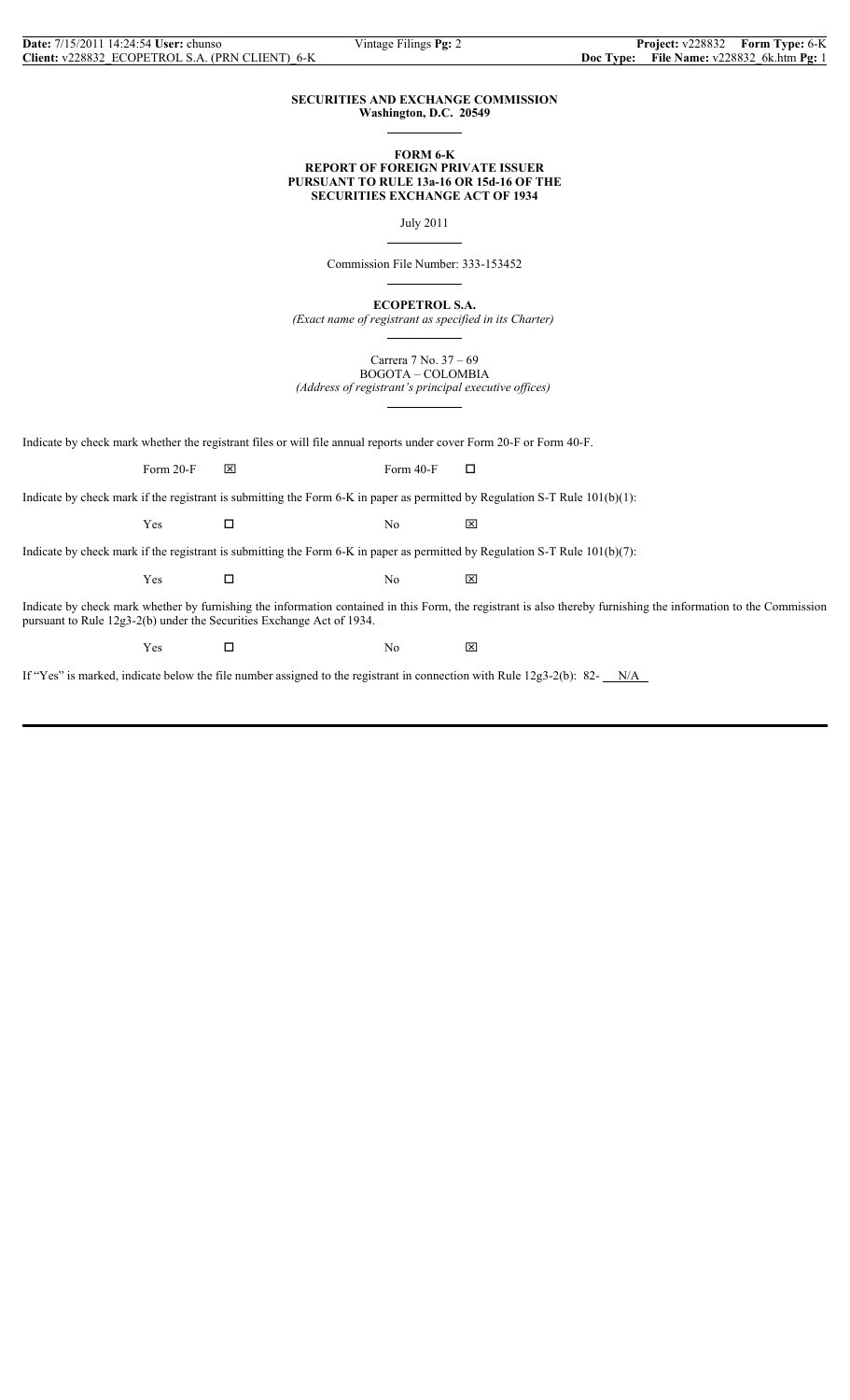



## **ECOPETROL S.A. FILES 2010 SEC ANNUAL REPORT**

BOGOTA, Colombia, July 15, 2011. Ecopetrol S.A. (or the "Company") (NYSE: EC; BVC: ECOPETROL; BVL: EC; TSX: ECP) announced today that on July 15, 2011, it filed its annual report on Form 20-F for the fiscal year ended December 31, 2010 with the U.S. Securities and Exchange Commission. The 2010 annual report can be accessed by visiting the SEC's website at www.sec.gov or Ecopetrol's website at www.ecopetrol.com.co. In addition, investors may receive a hard copy of Ecopetrol's complete audited financial statements free of charge by requesting a copy from the contacts below.

**Bogotá D.C., July 15, 2011**

------------------------------------------

*Ecopetrol is Colombia's largest integrated oil & gas company, where it accounts for 60% of total production. It is one of the top 40 oil companies in the world and the fourth largest oil company in Latin America. The Company is also involved in exploration and production activities in Brazil, Peru and the United States Gulf Coast, and owns the main refineries in Colombia, most of the network of oil and multiple purpose pipelines in the country, petrochemical plants, and it is entering into the biofuels business.*

*This release contains forward-looking statements relating to the prospects of the business, estimates for operating and financial results, and those related to growth prospects of Ecopetrol. These are merely projections and, as such, are based exclusively on the expectations of management concerning the future of the business and its continued access to capital to fund the Company's business plan. Such forward-looking statements depend, substantially, on changes in market conditions, government regulations, competitive pressures, the performance of the Colombian economy and the industry, among other factors; therefore, they are subject to change without prior notice.*

**For more information please contact:**

**Director of Investor Relations** Alejandro Giraldo Phone: +571-234-5190  $Fax: +571-234-5628$ e-mail: investors@ecopetrol.com.co

**Media Relations (Colombia)** Jorge Mauricio Tellez Phone: + 571-234-4329 Fax: +571-234-4480 e-mail: mauricio.tellez@ecopetrol.com.co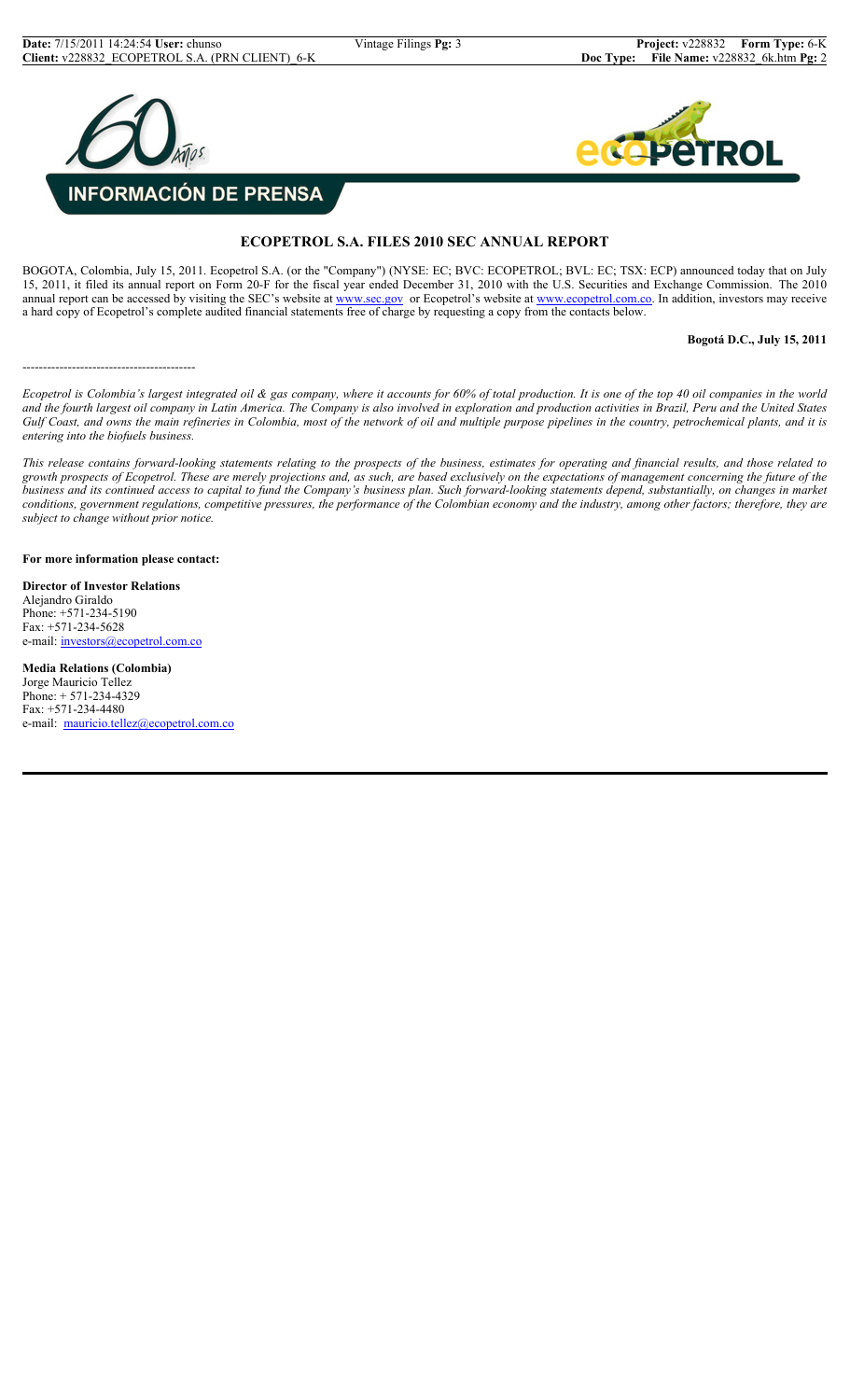## SIGNATURE

Pursuant to the requirements of the Securities Exchange Act of 1934, the Registrant has duly caused this report to be signed on its behalf by the undersigned, thereto duly authorized.

Date: July 15, 2011

Ecopetrol S.A.

By: /s/ Adriana M. Echeverri Name: Adriana M. Echeverri Title: Chief Financial Officer